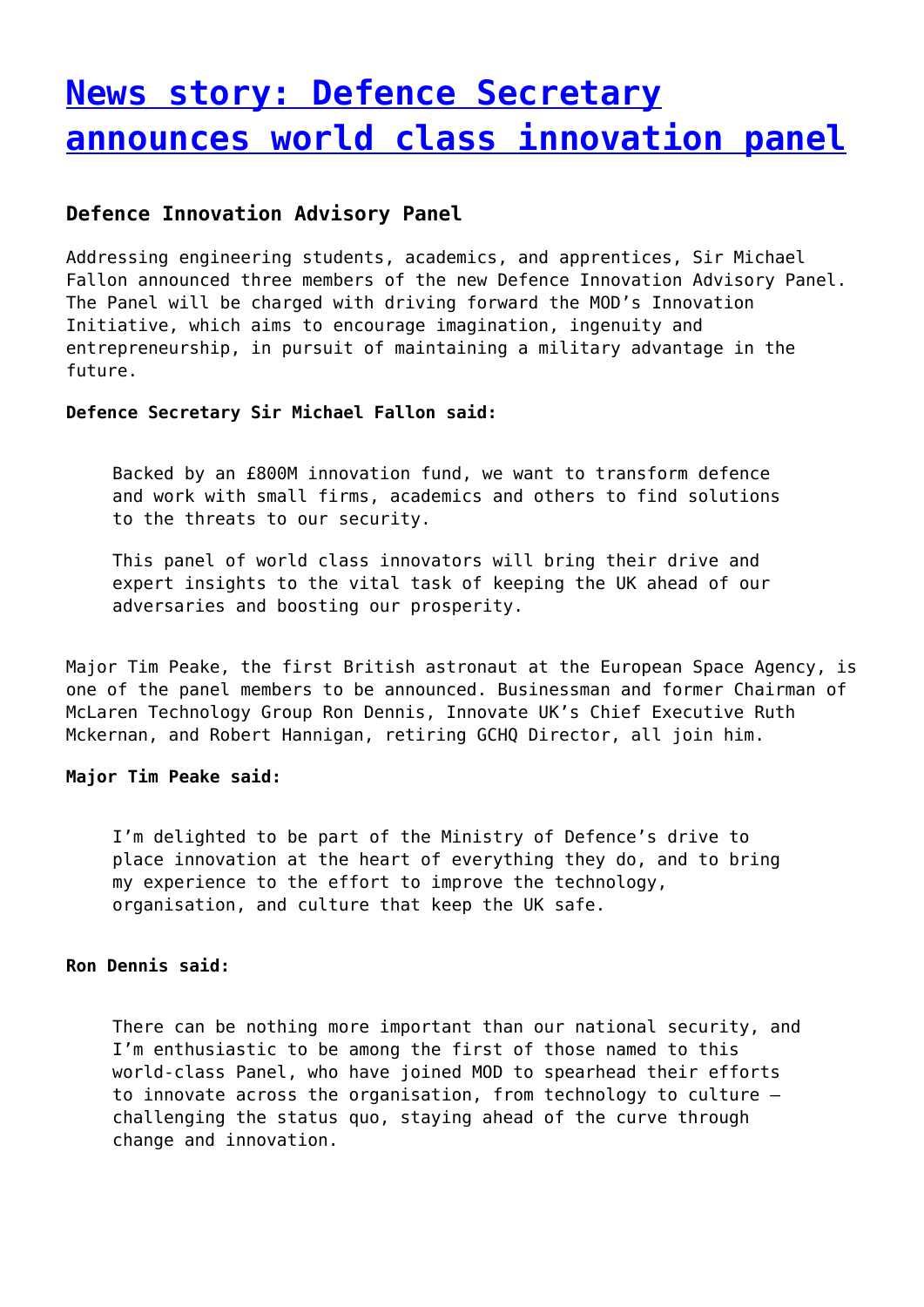# **Innovative Unmanned Technology**

During his speech, the Defence Secretary also announced the launch of a two year £8 million second phase of innovative research and development, exploring the future of unmanned air systems. Developed in partnership with Leonardo Helicopters, the Rotary Wing Unmanned Air Systems (RWUAS) Capability Concept Demonstrator will be a vital tool in discovering how unmanned air systems can support our personnel on the battlefield of the future by developing new concepts and technologies.

The jointly funded programme will utilise the specialist engineering skill base at Leonardo Helicopters by exploring emerging technologies and methods. The announcement comes after the Royal Navy led 'Unmanned Warrior' in 2016: a major international demonstration of autonomous systems which could transform the way in which the Armed Forces of the future help keep Britain safe.

### **SMEs at the heart of innovation**

SMEs are at the heart of the Innovation Initiative, and earlier on Monday, the Defence Secretary visited two world-leading Oxfordshire-based small and medium enterprises. The Defence Secretary took part in an Innovation Roundtable with industry representatives, academics, think tanks, and senior policy-makers. The goal is to work more effectively with businesses and academics across the UK – and particularly with SMEs which might not normally think of themselves as Defence suppliers.

Sir Michael Fallon discussed the innovative collaboration between Reaction Engines, the MOD, and suppliers while touring the cutting-edge facility. The company is a global leader in aerospace propulsion and is currently designing and developing technologies for the next generation of air and space vehicles, with the potential to enable hypersonic flight and transform space access.

He also toured the Animal Dynamics facility, viewing their Skeeter intelligence-gathering micro-drone, which has tiny wings inspired by the dragonfly. Animal Dynamics' innovative research is focused on so-called "biomimetic technology": producing drones based on natural forms. The MOD has placed contracts with Animal Dynamics worth up to £1.5M since June 2015 as part of its Disruptive Capabilities initiative. The drone is part of a wider, innovative MOD Disruptive Capability project, which aims to significantly improve intelligence gathering in complex urban environments.